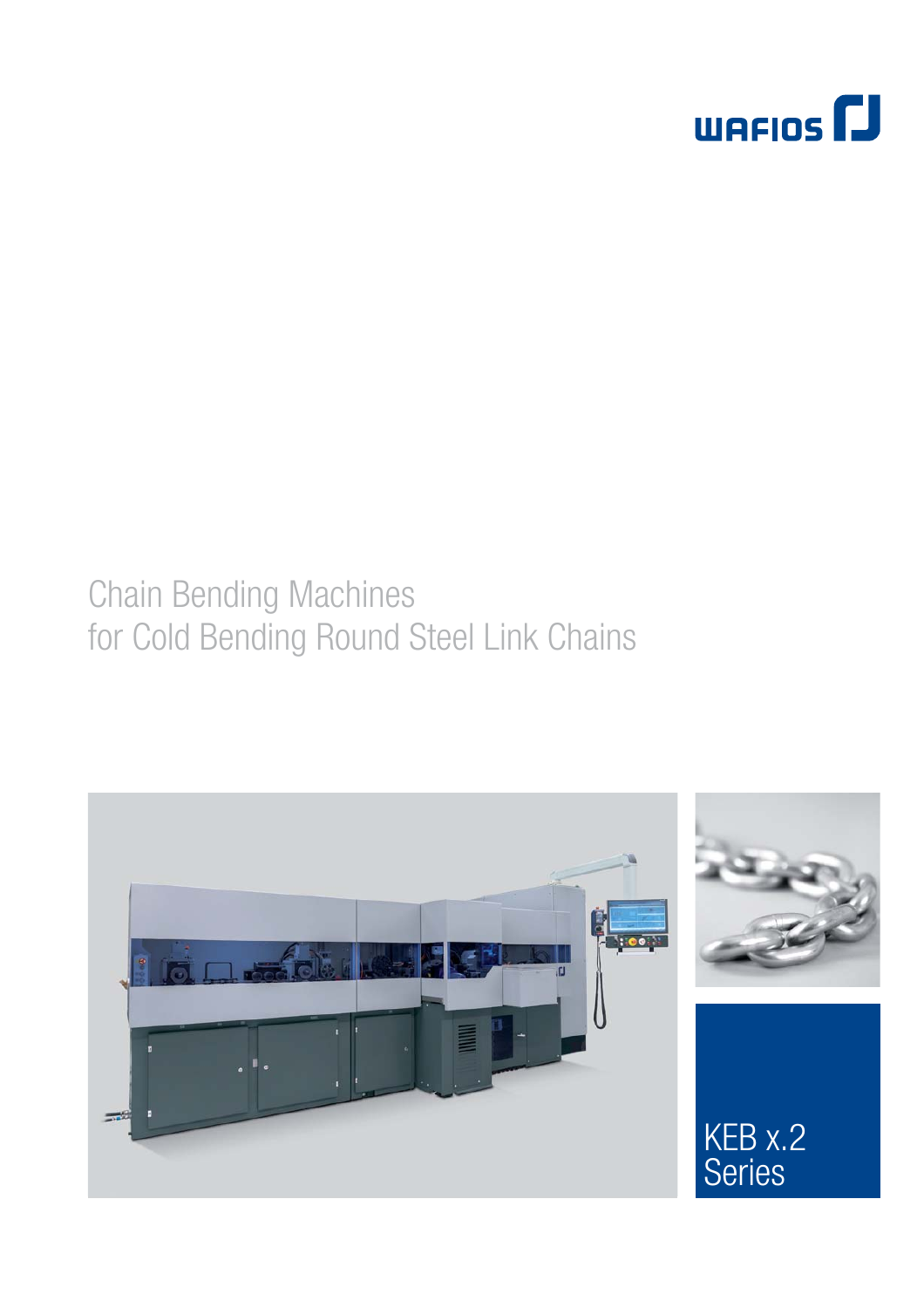### KEB x.2 Series

 $\overline{\mathbf{v}}$  Infeed and straightening



Our Expertise for your Benefit

- $\blacksquare$  Machine efficiency increased by ca. 10% (KEB 7.2)
- $\blacksquare$  Robust machine design for the production of highstrength chains over a long period of time
- $\blacksquare$  Wire can be inserted into the machine by means of the first pair of feed rollers
- Repeatable machine settings by saving set-up parameters, thus shorter set-up and tooling times

#### Design Features

- Servotechnology
- $\blacksquare$  Machine is controlled by servomotors and pneumatic cylinders
- $\blacksquare$  Machine has been reinforced for processing higher tensile strengths
- $\blacksquare$  Roller feed with 2 or 3 pairs of rollers, each pair of rollers is servomotor-driven
- Revised and servomotor-driven notching device
- $\blacksquare$  Each one of the three control shafts of the bending slides (right, left, rear) are individually driven by servomotors
- $\blacksquare$  The device for transporting the chain link from the first to the second bending station is driven by two servomotors
- $\blacksquare$  Tilting tongs for turning around the bent chain link is driven by two servomotors. Tongs are opened and closed pneumatically.

 $\nabla$  Wire embossing device



#### Options

- $\blacksquare$  Wire embossing device
- $\blacksquare$  Wetting device
- Hydraulic, quick-release mechanism for straightening devices of the KEB 7.2

 $\overline{\mathbf{v}}$  Bending slide

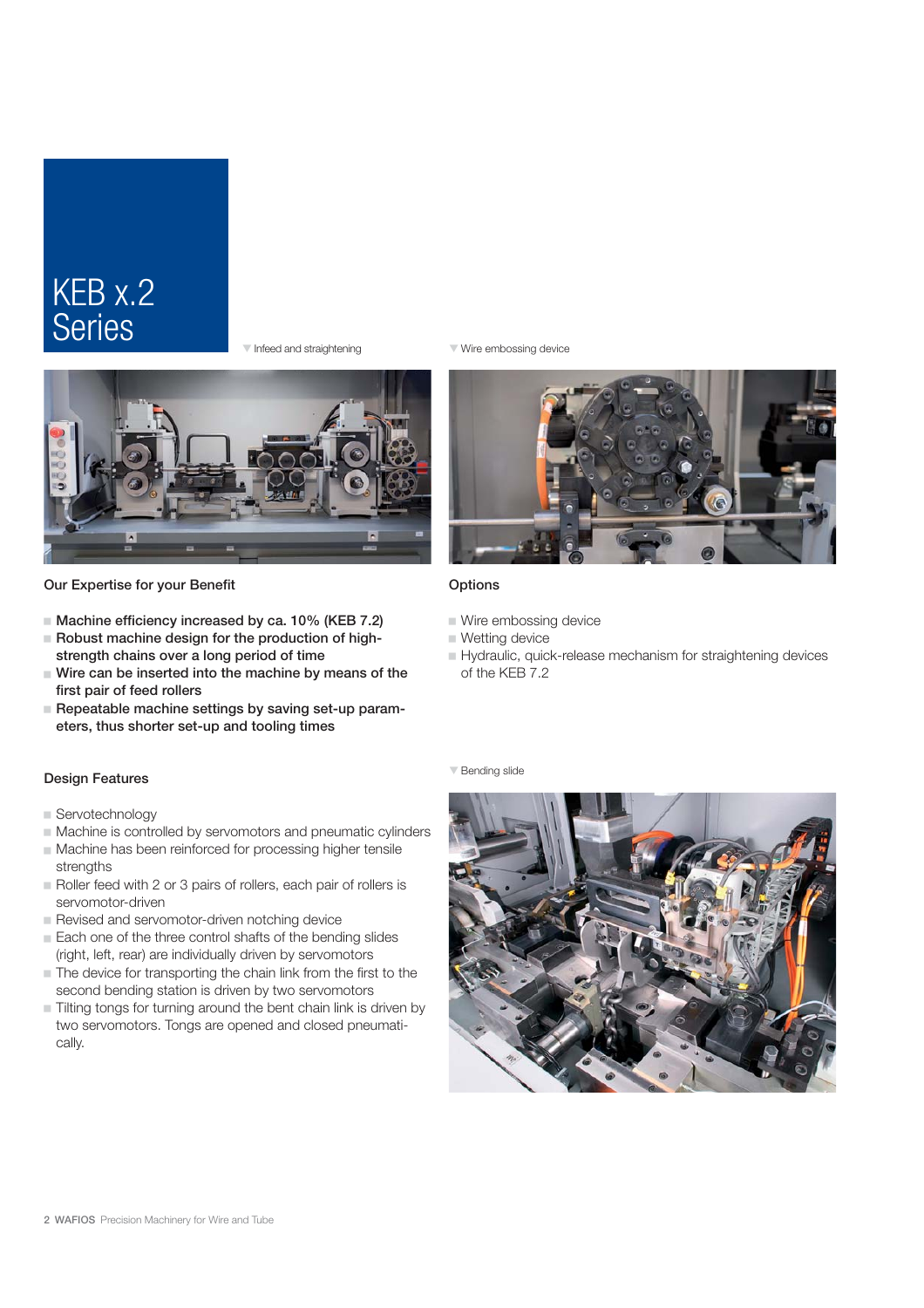# Quality, Reliability, and Efficiency WAFIOS Chain Bending Machines – KEB x.2 Series

#### Application

Chain bending machines from the KEB x.2 series are used for cold bending round steel link chains. Wire material is fed in from the wire coil. The bent chain can then immediately be electrically welded on a separate machine.

#### Mode of Operation

The wire is drawn off the wire coil. It is then straightened in two planes. Then it is notched and cut at intervals according to the chain link blank length. In the first bending station, the chain link blank is pre-bent around the two-part bending mandrel. The pre-bent chain link is transported to the second bending station where it is finish-bent into the chain strand. In a third station, the chain link is calibrated to the correct width.



**Solut Screen KEB 7.2** 

#### **Quality**

For more than 125 years, the name of WAFIOS has been synonymous with highest quality, safety standards, and technical innovations in the German machine manufacturing industry.

#### **Reliability**

Strict quality controls, state-of-the-art production systems, and many years of experience guarantee that your investment is safe in our hands. Our global service network ensures high availability of WAFIOS machinery.

#### Cost efficiency

High production output and a long service life will save money and shorten the amortization time of your investment.



 $\triangle$  Tool structure of the KEB x.2 double bending procedure

- a) Chain material
- d) Bending tools e) Holding tool
- b) Notching tools c) Cutting tool
- f) Bending mandrel
- h) Finish-bending tools i) Tilting tongs

g) Pre-bending tools

WAFIOS Chain bending machines, KEB x.2 series 3